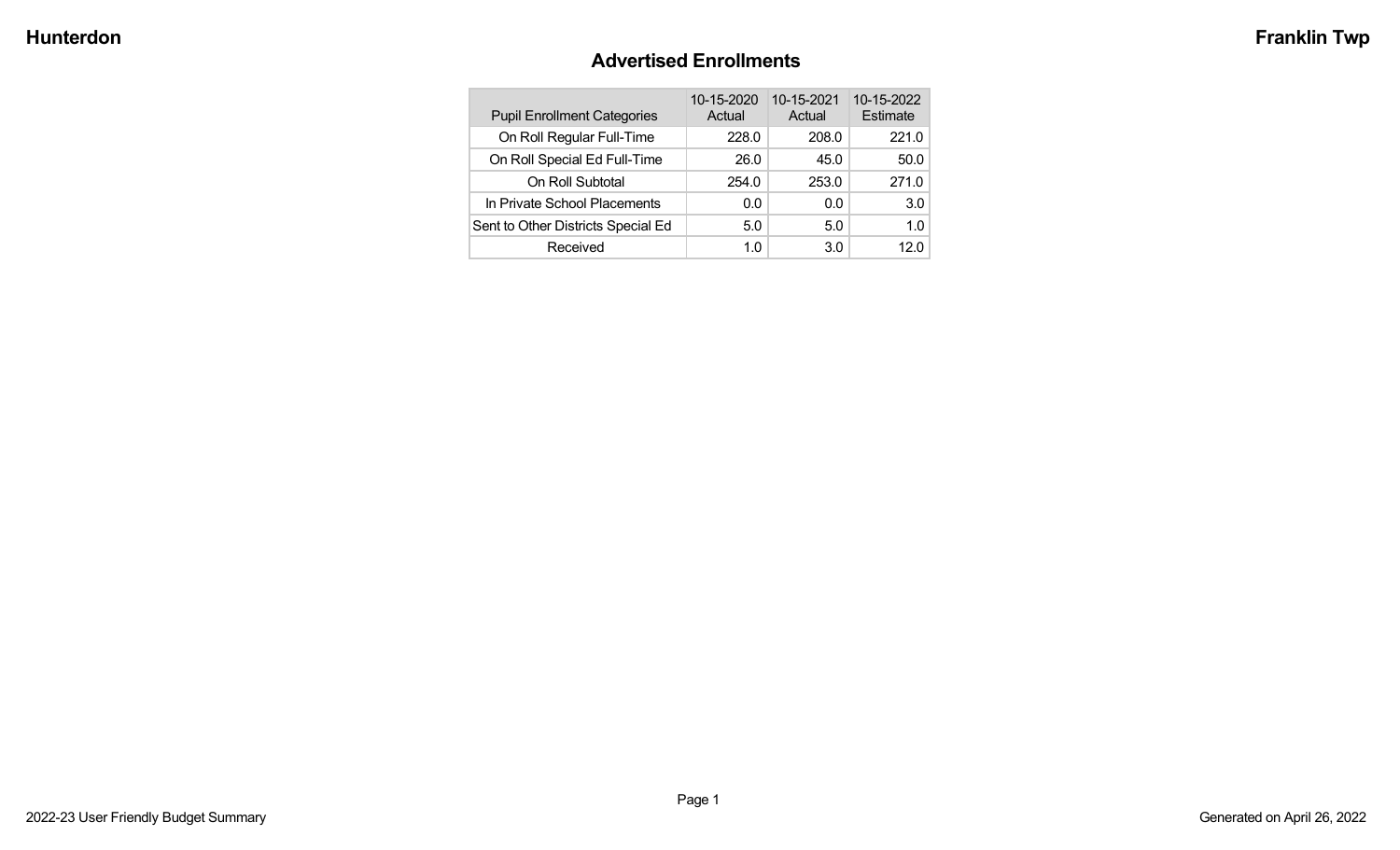#### **Advertised Revenues**

| <b>Budget Category</b>                           | Description                                                                | Account | 2020-21<br>Actual | 2021-22<br>Revised                  | 2022-23<br>Proposed |
|--------------------------------------------------|----------------------------------------------------------------------------|---------|-------------------|-------------------------------------|---------------------|
|                                                  | Local Tax Levy                                                             | 10-1210 | 5,976,775         | 6,096,311                           | 6,217,871           |
|                                                  | <b>Total Tuition</b>                                                       | 10-1300 | 87,155            | 272,850                             | 348,000             |
|                                                  | <b>Rents and Royalties</b>                                                 | 10-1910 | $\overline{0}$    | 2,500                               | $\mathbf 0$         |
| <b>General Fund Revenues from Local Sources</b>  | <b>Unrestricted Miscellaneous Revenues</b>                                 | 10-1XXX | 52,808            | 27,400                              | 30,000              |
|                                                  | Interest Earned on Maintenance Reserve                                     | 10-1XXX | 0                 | 100                                 | 100                 |
|                                                  | Interest Earned on Capital Reserve Funds                                   | 10-1XXX | 654               | 500                                 | 500                 |
|                                                  | <b>Other Restricted Miscellaneous Revenues</b>                             | 10-1XXX | 66                | $\mathbf 0$                         | $\mathbf 0$         |
|                                                  | <b>Total Revenues from Local Sources</b>                                   |         |                   | $6,117,458$ $6,399,661$ $6,596,471$ |                     |
|                                                  | School Choice Aid                                                          | 10-3116 | 78,793            | 91,812                              | 82,315              |
|                                                  | <b>Categorical Transportation Aid</b>                                      | 10-3121 | 49,027            | 58,632                              | 88,830              |
|                                                  | <b>Extraordinary Aid</b>                                                   | 10-3131 | 302,748           | 163,000                             | 163,000             |
| <b>General Fund Revenues from State Sources</b>  | <b>Categorical Special Education Aid</b>                                   | 10-3132 | 217,295           | 239,386                             | 255,944             |
|                                                  | <b>Categorical Security Aid</b>                                            | 10-3177 | 16,949            | 21,010                              | 21,598              |
|                                                  | Adjustment Aid                                                             | 10-3178 | 2,057             | 2,057                               | 2,057               |
|                                                  | <b>Other State Aids</b>                                                    | 10-3XXX | 2,320             | 2,000                               | 2,000               |
|                                                  | <b>Total Revenues from State Sources</b>                                   |         | 669,189           | 577,897                             | 615,744             |
|                                                  | <b>Budgeted Fund Balance-Operating Budget</b>                              | 10-303  | 4,101             | 17,104                              | 104,739             |
|                                                  | Withdrawal from Capital Reserve for Excess Cost and Other Capital Projects | 10-309  | 303,000           | 676,500                             | 760,000             |
| <b>General Fund Revenues from Other Sources</b>  | Withdrawal from Maintenance Reserve                                        | 10-310  | 50,000            | 100,000                             | 100,000             |
|                                                  | Adjustment for Prior Year Encumbrances                                     |         | $\Omega$          | 101,129                             | $\mathbf 0$         |
|                                                  | Actual Revenues (Over)/Under Expenditures                                  |         | $-144,020$        | $\mathbf 0$                         | $\Omega$            |
| <b>General Fund Revenues</b>                     | <b>Total Operating Budget</b>                                              |         |                   | 6,999,728 7,872,291 8,176,954       |                     |
|                                                  | <b>Student Activity Fund Revenue</b>                                       | 20-1760 | 7,512             | 0                                   | 0                   |
| Special Revenue Fund Revenues from Local Sources | Scholarship Fund Revenue                                                   | 20-1770 | 30,003            | $\mathbf 0$                         | $\mathbf 0$         |
|                                                  | <b>Other Revenue from Local Sources</b>                                    | 20-1XXX | 4,702             | $\pmb{0}$                           | $\mathbf 0$         |
|                                                  | <b>Total Revenues from Local Sources</b>                                   | 20-1XXX | 42,217            | $\mathbf 0$                         | 0                   |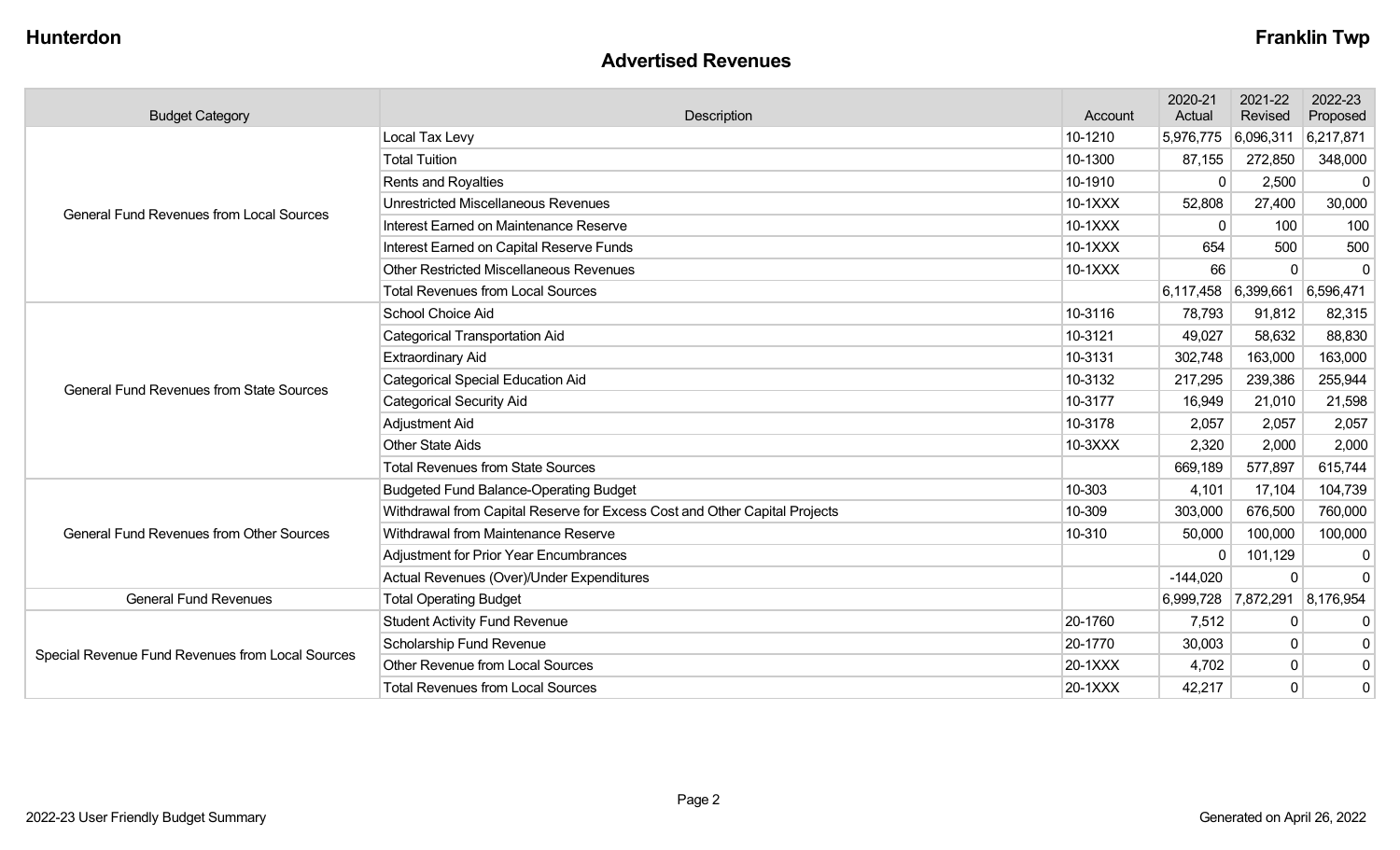### **Advertised Revenues**

| <b>Budget Category</b>                                              | Description                                                                                                        | Account      | 2020-21<br>Actual | 2021-22<br>Revised            | 2022-23<br>Proposed |
|---------------------------------------------------------------------|--------------------------------------------------------------------------------------------------------------------|--------------|-------------------|-------------------------------|---------------------|
|                                                                     | Title I                                                                                                            | 20-4411-4416 | 21,093            | 12,260                        | 10,000              |
|                                                                     | Title II                                                                                                           | 20-4451-4455 | 3,909             | 5,291                         | 4,000               |
|                                                                     | Title IV                                                                                                           | 20-4471-4474 | $\mathbf{0}$      | 10,000                        | 8,000               |
|                                                                     | IDEA Part B (Handicapped)                                                                                          | 20-4420-4429 | 68,218            | 68,444                        | 65,000              |
|                                                                     | ARP-ESSER Subgrant-Accelerated Learning Coaching and Educator Support Grant                                        | 20-4541      | 0                 | 50,000                        | $\mathbf{0}$        |
|                                                                     | ARP-ESSER Subgrant-Evidence-Based Summer Learning and Enrichment Activities Grant                                  | 20-4542      | 0                 | 40,000                        | 0                   |
|                                                                     | ARP-ESSER Subgrant-Evidence-Based Comprehensive Beyond the School Day Activities Grant                             | 20-4543      | $\mathbf{0}$      | 40,000                        | 0                   |
| Special Revenue Fund Revenues from Federal Sources                  | ARP-ESSER Subgrant-New Jersey Tiered System of Supports (NJTSS) Mental Health Support Staffing<br>20-4544<br>Grant |              | $\mathbf 0$       | 45,000                        | 0 <sup>1</sup>      |
|                                                                     | <b>CARES Act Education Stabilization Fund</b>                                                                      | 20-4530      | 5,618             | 0                             | $\overline{0}$      |
|                                                                     | Coronavirus Relief Fund (CRF)                                                                                      | 20-4532      | 8,290             | $\mathbf{0}$                  | 0                   |
|                                                                     | <b>CRRSA Act-ESSER II</b>                                                                                          | 20-4534      | 0                 | 67,188                        | 0                   |
|                                                                     | <b>CRRSA Act-Learning Acceleration Grant</b>                                                                       | 20-4535      | $\mathbf 0$       | 25,000                        | 0                   |
|                                                                     | Other                                                                                                              | 20-4XXX      | 29,472            | 28,909                        | $\pmb{0}$           |
|                                                                     | <b>CRRSA Act-Mental Health Grant</b>                                                                               | 20-4536      | $\Omega$          | 45,000                        | $\overline{0}$      |
|                                                                     | <b>Total Revenues from Federal Sources</b>                                                                         |              | 136,600           | 437,092                       | 87,000              |
| Special Revenue Fund Revenues                                       | <b>Total Grants and Entitlements</b>                                                                               |              | 147,430           | 437,092                       | 87,000              |
| Debt Service Fund Revenues from Local Sources                       | Local Tax Levy                                                                                                     | 40-1210      | 645,050           | 649,000                       | 646,800             |
|                                                                     | <b>Total Revenues from Local Sources</b>                                                                           |              | 645,050           | 649,000                       | 646,800             |
| Debt Service Fund Revenues from Other Sources                       | <b>Total Local Repayment of Debt</b>                                                                               |              | 645,050           | 649,000                       | 646,800             |
| <b>Debt Service Fund Revenues</b><br><b>Total Repayment of Debt</b> |                                                                                                                    |              | 645,050           | 649,000                       | 646,800             |
| All Fund Revenues                                                   | <b>Total Revenues/Sources</b>                                                                                      |              | 7,792,208         | 8,958,383                     | 8,910,754           |
| <b>Revenues Net of Transfers</b>                                    | <b>Total Revenues/Sources Net of Transfers</b>                                                                     |              |                   | 7,792,208 8,958,383 8,910,754 |                     |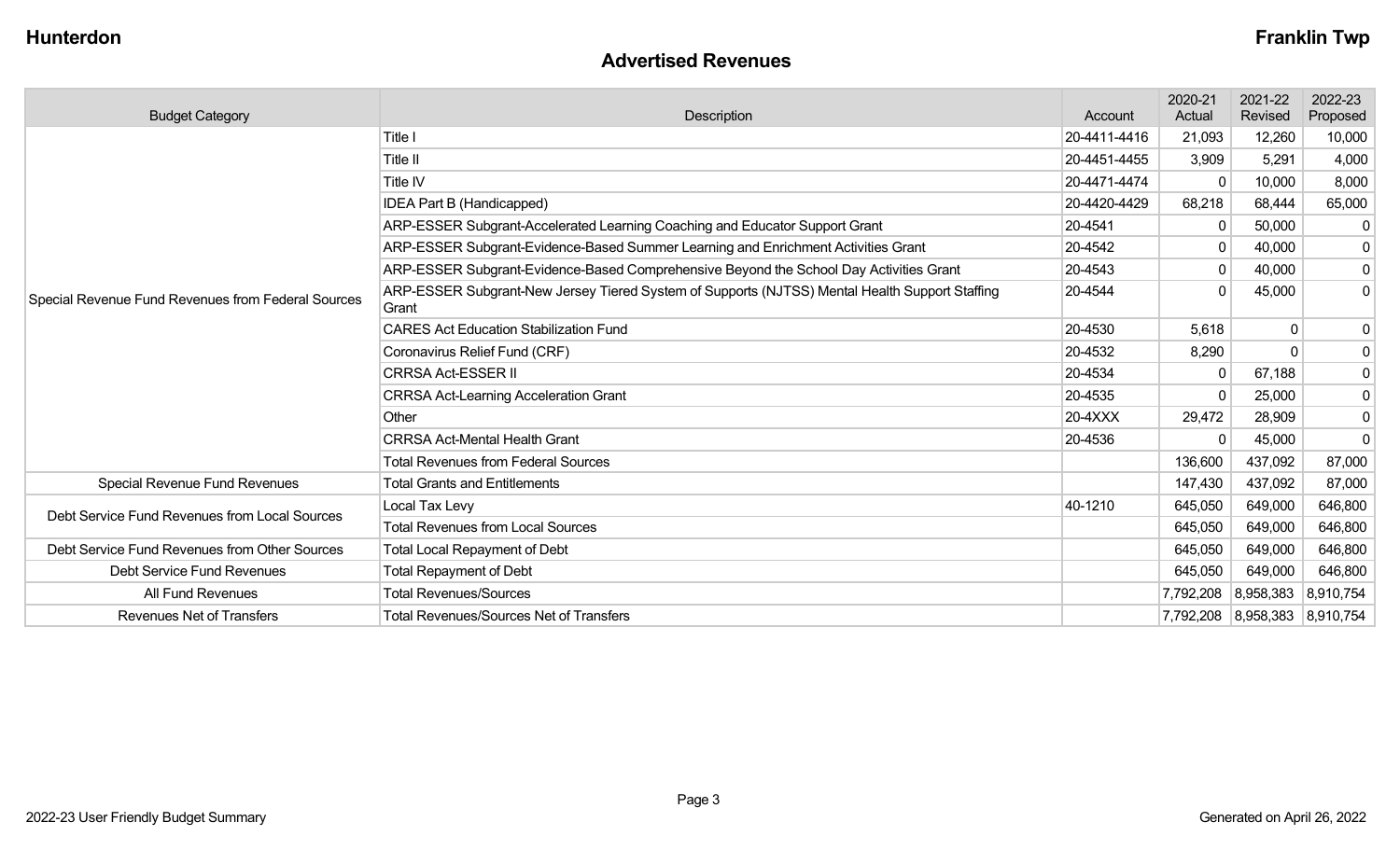# **Advertised Appropriations**

| <b>Budget Category</b>                               | Description                                                                        | Account        | 2020-21<br>Actual | 2021-22<br>Revised            | 2022-23<br>Proposed |
|------------------------------------------------------|------------------------------------------------------------------------------------|----------------|-------------------|-------------------------------|---------------------|
|                                                      | <b>Regular Programs-Instruction</b>                                                | 11-1XX-100-XXX | 1,842,656         | 2,000,730                     | 1,980,936           |
|                                                      | <b>Special Education-Instruction</b>                                               | 11-2XX-100-XXX | 379,371           | 688,035                       | 789,408             |
|                                                      | <b>Basic Skills/Remedial-Instruction</b>                                           | 11-230-100-XXX | $\mathbf 0$       | 60,505                        | 98,803              |
| General Fund Current Expenses for Instruction        | School-Sponsored Cocurricular or Extracurricular Activities-Instruction            | 11-401-100-XXX | 6,313             | 11,456                        | 11,654              |
|                                                      | School-Sponsored Athletics-Instruction                                             | 11-402-100-XXX | 11,975            | 44,927                        | 35,384              |
|                                                      | <b>Summer School</b>                                                               | 11-422-XXX-XXX | $\mathbf 0$       | 12,500                        | $\mathbf 0$         |
|                                                      | Instructional Alternative Ed Program                                               | 11-423-XXX-XXX | 9,143             | $\mathbf 0$                   | $\mathbf 0$         |
|                                                      | Undistributed Expenditures-Instruction (Tuition)                                   | 11-000-100-XXX | 169,219           | 234,401                       | 294,527             |
|                                                      | Undistributed Expenditures-Attendance and Social Work                              | 11-000-211-XXX | 33,402            | 29,775                        | 21,856              |
|                                                      | Undistributed Expenditures-Health Services                                         | 11-000-213-XXX | 84,949            | 80,862                        | 100,100             |
|                                                      | Undistributed Expenditures-Speech, OT, PT and Related Services                     | 11-000-216-XXX | 127,282           | 220,750                       | 190,568             |
|                                                      | Undistributed Expenditures-Other Support Services, Students-Extraordinary Services | 11-000-217-XXX | 261,913           | 196,950                       | 208,200             |
|                                                      | Undistributed Expenditures-Guidance                                                | 11-000-218-XXX | 64,101            | 65,448                        | 69,015              |
|                                                      | Undistributed Expenditures-Child Study Teams                                       | 11-000-219-XXX | 269,429           | 348,033                       | 312,346             |
|                                                      | Undistributed Expenditures-Improvement of Instruction Services                     | 11-000-221-XXX | 45,517            | 70,718                        | 98,545              |
| General Fund Current Expenses for Support Services   | Undistributed Expenditures-Education Media Services/Library                        | 11-000-222-XXX | 64,122            | 70,397                        | 86,968              |
|                                                      | Undistributed Expenditures-Instructional Staff Training Services                   | 11-000-223-XXX | 1,505             | 10,000                        | 20,450              |
|                                                      | Undistributed Expenditures-Support Services-General Administration                 | 11-000-230-XXX | 212,025           | 243,710                       | 242,549             |
|                                                      | Undistributed Expenditures-Support Services-School Administration                  | 11-000-240-XXX | 108,305           | 117,197                       | 125,171             |
|                                                      | Undistributed Expenditures-Central Services                                        | 11-000-251-XXX | 135,757           | 117,487                       | 124,614             |
|                                                      | Undistributed Expenditures-Operation and Maintenance of Plant Services             | 11-000-26X-XXX | 641,259           | 816,512                       | 841,247             |
|                                                      | Undistributed Expenditures-Student Transportation Services                         | 11-000-270-XXX | 333,071           | 461,690                       | 462,527             |
|                                                      | Personal Services-Employee Benefits                                                | 11-XXX-XXX-2XX | 854,686           |                               | 960,784   1,018,942 |
|                                                      | Undistributed Expenditures-Food Services                                           | 11-000-310-930 | 5,000             | $\mathbf 0$                   | $\mathbf 0$         |
|                                                      | <b>Total Undistributed Expenditures</b>                                            |                |                   | 3,411,542 4,044,714 4,217,625 |                     |
| General Fund Current Expenses for Increased Reserves | Interest Earned on Maintenance Reserve                                             | 10-606         | $\mathbf 0$       | 100                           | 100                 |
|                                                      | Increase In Maintenance Reserve                                                    | 10-606         | 50,000            | $\Omega$                      | $\Omega$            |
| <b>General Fund Current Expenses</b>                 | <b>Total General Current Expense</b>                                               |                |                   | 5,711,000 6,862,967 7,133,910 |                     |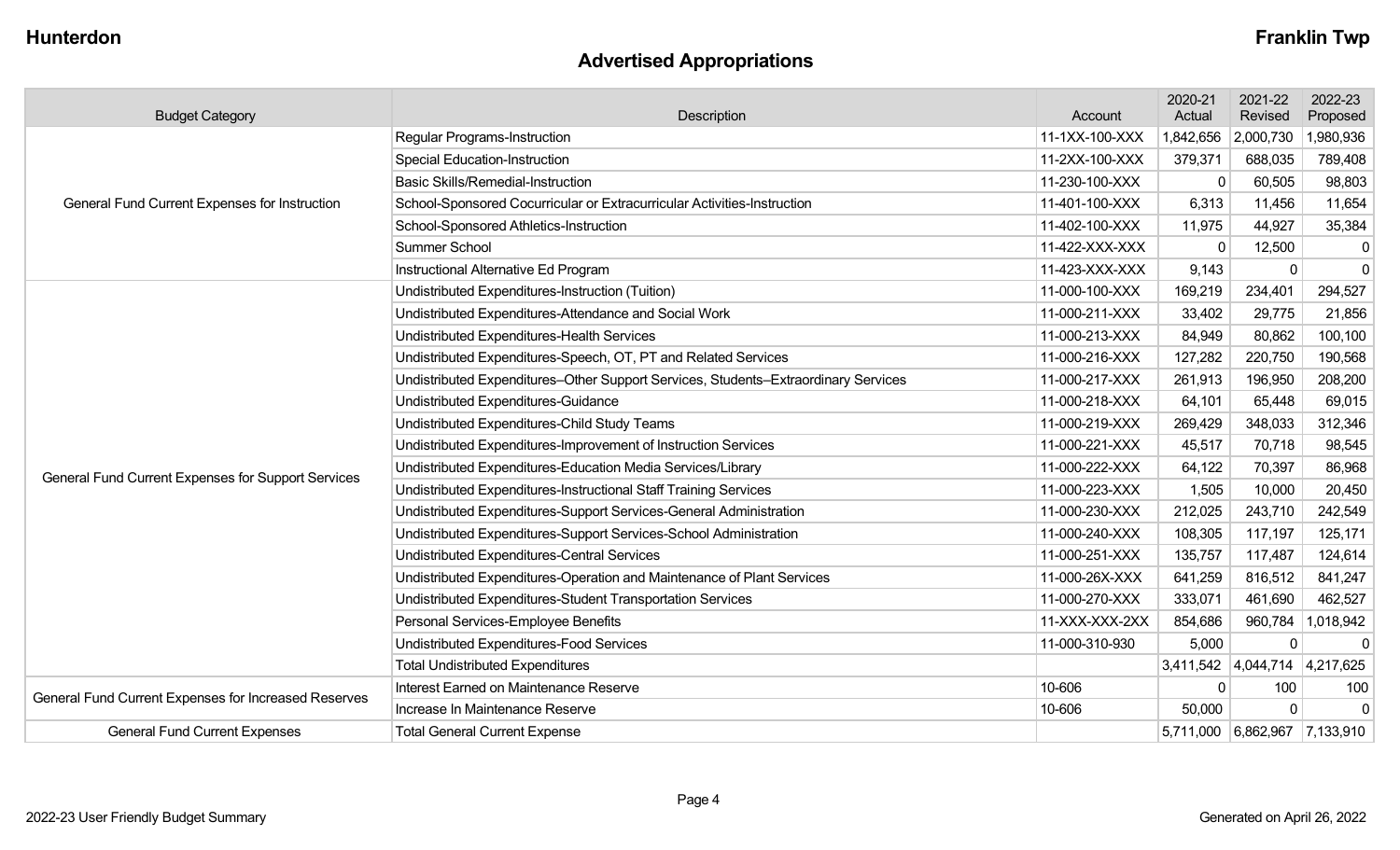# **Advertised Appropriations**

| <b>Budget Category</b>                                       | <b>Description</b>                                                                                      | Account        | 2020-21<br>Actual | 2021-22<br>Revised            | 2022-23<br>Proposed |
|--------------------------------------------------------------|---------------------------------------------------------------------------------------------------------|----------------|-------------------|-------------------------------|---------------------|
|                                                              | Equipment                                                                                               | 12-XXX-XXX-730 | 19,852            | 49,348                        | 0                   |
|                                                              | Facilities Acquisition and Construction Services                                                        | 12-000-400-XXX | 755,172           |                               | 959,476   1,042,544 |
| Capital Outlay                                               | Increase In Capital Reserve                                                                             | 10-604         | 513,050           | 0                             | $\mathbf 0$         |
|                                                              | Interest Deposit to Capital Reserve                                                                     | 10-604         | 654               | 500                           | 500                 |
|                                                              | <b>Total Capital Outlay</b>                                                                             |                | 1,288,728         | 1,009,324                     | 1,043,044           |
| General Fund Expenses and Transfers                          | <b>General Fund Grand Total</b>                                                                         |                | 6,999,728         | 7,872,291 8,176,954           |                     |
| Special Revenue Fund Expenses for Grants and<br>Entitlements | <b>Local Projects</b>                                                                                   | 20-XXX-XXX-XXX | 4,702             | 0                             | $\mathbf 0$         |
|                                                              | Title I                                                                                                 | 20-XXX-XXX-XXX | 21,093            | 12,260                        | 10,000              |
|                                                              | Title II                                                                                                | 20-XXX-XXX-XXX | 3,909             | 5,291                         | 4,000               |
|                                                              | Title IV                                                                                                | 20-XXX-XXX-XXX | $\mathbf 0$       | 10,000                        | 8,000               |
|                                                              | <b>IDEA Part B (Handicapped)</b>                                                                        | 20-XXX-XXX-XXX | 68,218            | 68,444                        | 65,000              |
|                                                              | <b>CARES Act Education Stabilization Fund</b>                                                           | 20-477-XXX-XXX | 5,618             | 0                             | $\mathbf 0$         |
|                                                              | Other                                                                                                   | 20-XXX-XXX-XXX | 29,472            | 28,909                        | $\mathbf 0$         |
|                                                              | Coronavirus Relief Fund (CRF) Grant Program                                                             | 20-479-XXX-XXX | 8,290             | $\mathbf 0$                   | $\pmb{0}$           |
| Special Revenue Fund Expenses for Federal Projects           | CRRSA Act-ESSER II Grant Program                                                                        | 20-483-XXX-XXX | 0                 | 67,188                        | $\boldsymbol{0}$    |
|                                                              | <b>CRRSA Act-Learning Acceleration Grant Program</b>                                                    | 20-484-XXX-XXX | $\mathbf 0$       | 25,000                        | $\mathbf 0$         |
|                                                              | <b>CRRSA Act-Mental Health Grant Program</b>                                                            | 20-485-xxx-xxx | $\mathbf 0$       | 45,000                        | $\boldsymbol{0}$    |
|                                                              | ARP-ESSER Subgrant Accelerated Learning Coaching and Educator Support Grant                             | 20-488-XXX-XXX | $\mathbf 0$       | 50,000                        | $\pmb{0}$           |
|                                                              | ARP-ESSER Subgrant Evidence-Based Summer Learning and Enrichment Activities Grant                       | 20-489-xxx-xxx | $\mathbf 0$       | 40,000                        | $\pmb{0}$           |
|                                                              | ARP-ESSER Subgrant Evidence-Based Comprehensive Beyond the School Day Activities Grant                  | 20-490-XXX-XXX | $\mathbf 0$       | 40,000                        | $\mathbf 0$         |
|                                                              | ARP-ESSER Subgrant New Jersey Tiered System of Supports (NJTSS) Mental Health Support Staffing<br>Grant | 20-491-XXX-XXX | $\mathbf 0$       | 45,000                        | $\mathbf 0$         |
|                                                              | <b>Total Federal Projects</b>                                                                           | 20-XXX-XXX-XXX | 136,600           | 437,092                       | 87,000              |
| <b>Special Revenue Fund Expenses</b>                         | <b>Total Special Revenue Funds</b>                                                                      |                | 147,430           | 437,092                       | 87,000              |
| Debt Service Fund Expenses                                   | <b>Total Regular Debt Service</b>                                                                       | 40-701-510-XXX | 645,050           | 649,000                       | 646,800             |
|                                                              | <b>Total Debt Service Funds</b>                                                                         |                | 645,050           | 649,000                       | 646,800             |
| All Fund Expenses                                            | <b>Total Expenditures/Appropriations</b>                                                                |                | 7,792,208         | 8,958,383 8,910,754           |                     |
| <b>Expenses Net of Transfers</b>                             | <b>Total Expenditures Net of Transfers</b>                                                              |                |                   | 7,792,208 8,958,383 8,910,754 |                     |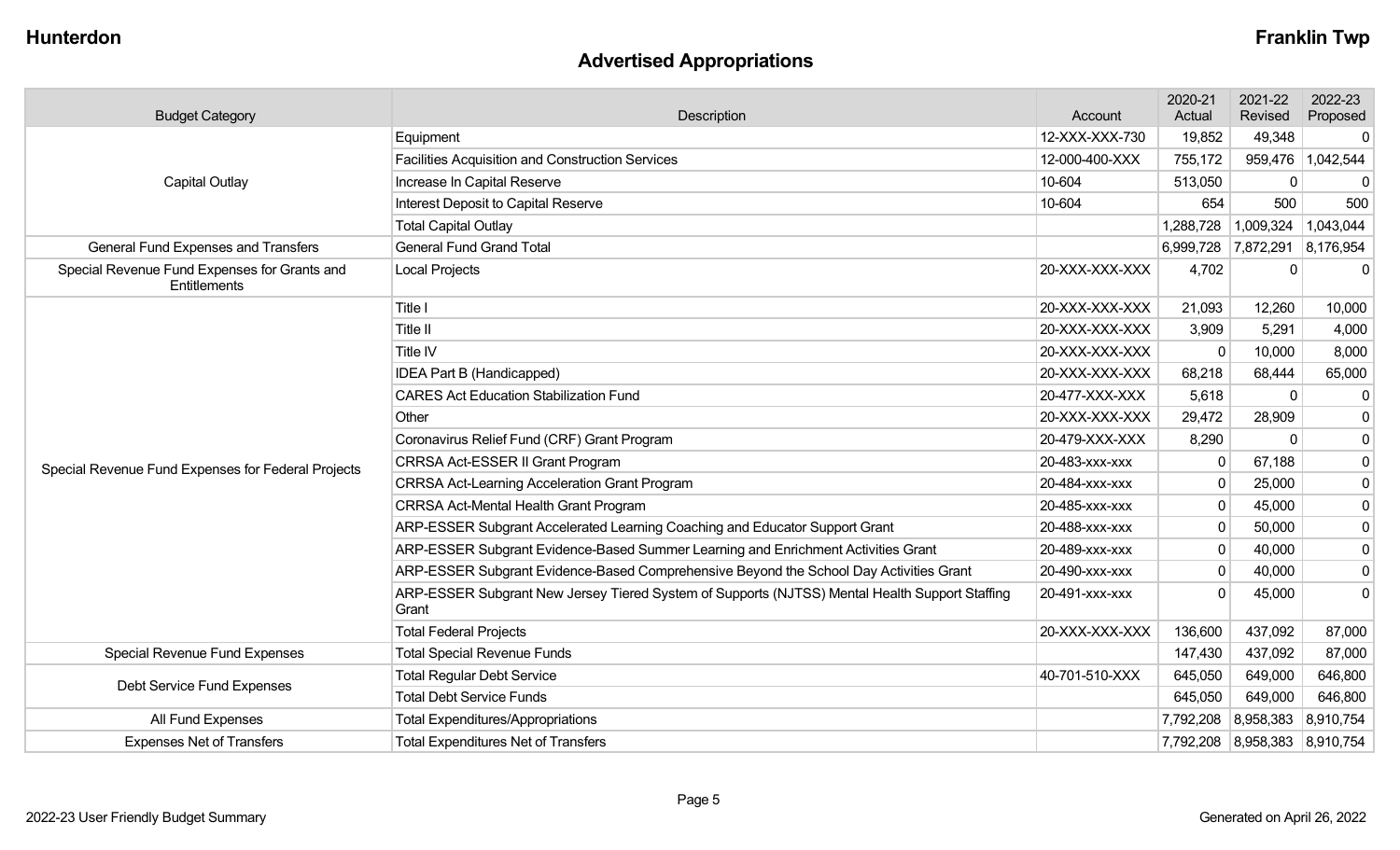# **Advertised Recapitulation of Balances**

| <b>Fund Balance Category</b>                   | <b>Budget Category</b>                                           | Audited<br><b>Balance</b><br>06/30/2020 | Audited<br><b>Balance</b><br>06/30/2021 | Estimated<br><b>Balance</b><br>06/30/2022 | Estimated<br><b>Balance</b><br>06/30/2023 |
|------------------------------------------------|------------------------------------------------------------------|-----------------------------------------|-----------------------------------------|-------------------------------------------|-------------------------------------------|
| Unrestricted                                   | <b>General Operating Budget</b>                                  | 268,651                                 | 432,689                                 | 415,585                                   | 310,846                                   |
|                                                | Repayment of Debt                                                | 0                                       | 0                                       |                                           |                                           |
|                                                | Capital Reserve                                                  | 1,780,160                               | 1,990,864                               | 1,314,864                                 | 555,364                                   |
|                                                | <b>Adult Education Programs</b>                                  | 0                                       | 0                                       |                                           |                                           |
|                                                | Maintenance Reserve                                              | 407,807                                 | 407,807                                 | 307,907                                   | 208,007                                   |
|                                                | Legal Reserve                                                    | 2,554                                   | $\Omega$                                |                                           |                                           |
| <b>Restricted for General Operating Budget</b> | Unemployment Fund                                                | 255,512                                 | 305,578                                 | 305,578                                   | 305,578                                   |
|                                                | Tuition Reserve                                                  | 0                                       | $\Omega$                                | 0                                         |                                           |
|                                                | <b>Current Expense Emergency Reserve</b>                         | 0                                       | $\mathbf{0}$                            | 0                                         |                                           |
|                                                | Impact Aid Reserve for General Expenses (Sections 8002 and 8003) | 0                                       | 0                                       | $\Omega$                                  |                                           |
|                                                | Impact Aid Reserve for Capital Expenses (Sections 8007 and 8008) | 0                                       | 0                                       |                                           |                                           |
|                                                | <b>Student Activity Fund</b>                                     | 25,492                                  | 26,876                                  | 26,876                                    | 26,876                                    |
| Restricted for Special Revenue Fund            | Scholarship Fund                                                 | $\Omega$                                | 30,003                                  | 30,003                                    | 30,003                                    |
| Restricted for Repayment of Debt               | Restricted for Repayment of Debt                                 | 0                                       | 0                                       |                                           |                                           |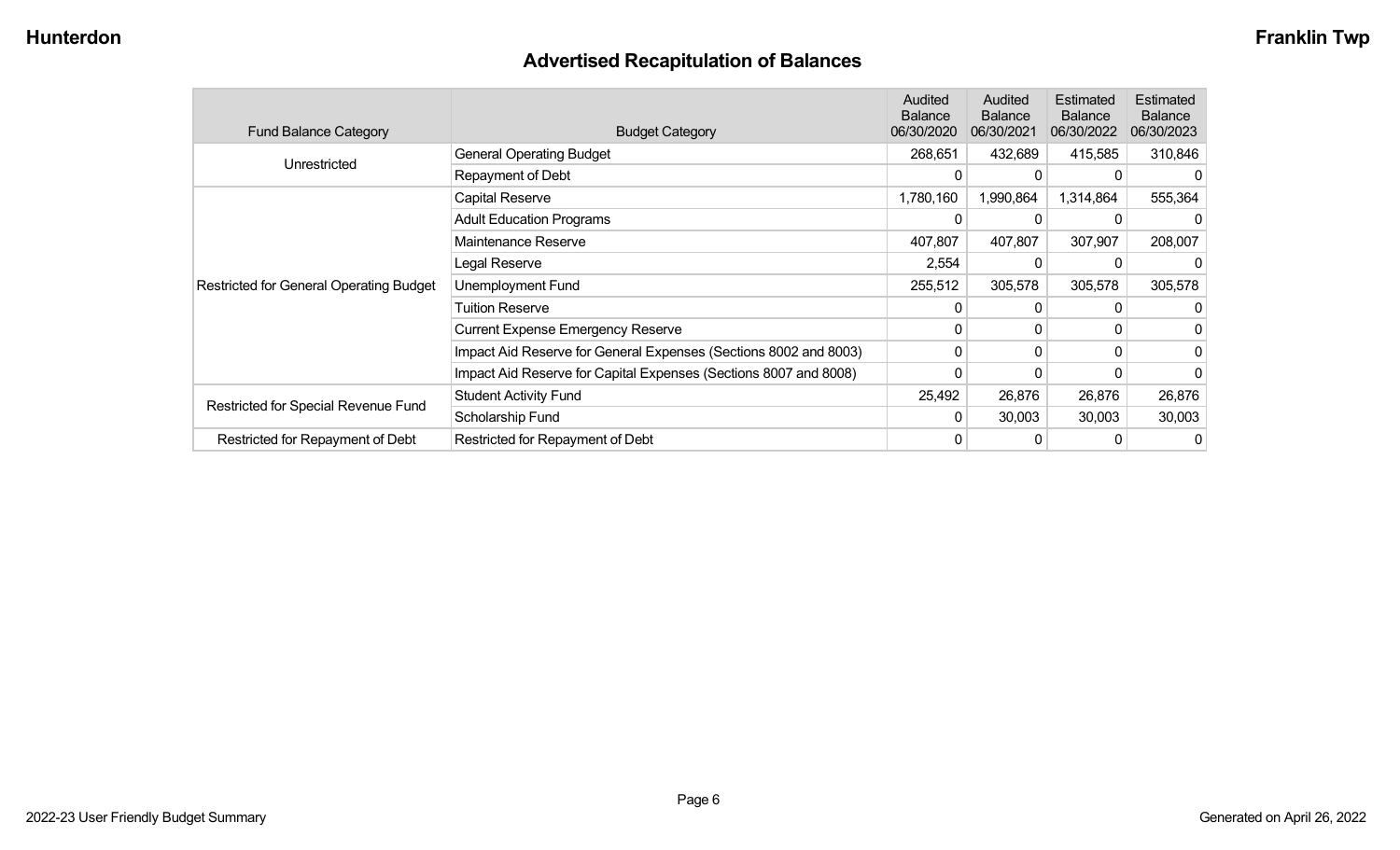#### **Advertised Per Pupil Cost Calculations**

| Per Pupil Cost Calculations                       | 2019-20<br><b>Actual Costs</b> | 2020-21<br><b>Actual Costs</b> | 2021-22<br><b>Original Budget</b> | 2021-22<br><b>Revised Budget</b> | 2022-23<br><b>Proposed Budget</b> |
|---------------------------------------------------|--------------------------------|--------------------------------|-----------------------------------|----------------------------------|-----------------------------------|
| <b>Total Budgetary Comparative Per Pupil Cost</b> | \$18,545                       | \$20,508                       | \$23,151                          | \$24,239                         | \$23,351                          |
| <b>Total Classroom Instruction</b>                | \$9,700                        | \$10,721                       | \$12,909                          | \$13,211                         | \$12,932                          |
| <b>Classroom-Salaries and Benefits</b>            | \$8,672                        | \$9,690                        | \$10,950                          | \$11,443                         | \$11,102                          |
| Classroom-General Supplies and Textbooks          | \$652                          | \$430                          | \$290                             | \$429                            | \$333                             |
| <b>Classroom-Purchased Services</b>               | \$376                          | \$601                          | \$1,669                           | \$1,339                          | \$1,497                           |
| <b>Total Support Services</b>                     | \$3,873                        | \$4,290                        | \$4,219                           | \$4,710                          | \$4,393                           |
| Support Services-Salaries and Benefits            | \$2,013                        | \$1,870                        | \$1,545                           | \$1,922                          | \$1,559                           |
| <b>Total Administrative Costs</b>                 | \$1,931                        | \$2,192                        | \$2,149                           | \$2,234                          | \$2,147                           |
| <b>Administration Salaries and Benefits</b>       | \$1,363                        | \$1,576                        | \$1,429                           | \$1,486                          | \$1,458                           |
| Total Operations and Maintenance of Plant         | \$2,899                        | \$3,212                        | \$3,660                           | \$3,861                          | \$3,706                           |
| Operations and Maintenance-Salaries and Benefits  | \$1,308                        | \$1,590                        | \$1,595                           | \$1,723                          | \$1,724                           |
| <b>Board Contribution to Food Services</b>        | \$0                            | \$20                           | \$0                               | \$0                              | \$0                               |
| <b>Total Extracurricular Costs</b>                | \$141                          | \$73                           | \$214                             | \$223                            | \$174                             |
| <b>Total Equipment Costs</b>                      | \$229                          | \$79                           | \$0                               | \$195                            | \$0                               |
| Legal Costs                                       | \$35                           | \$43                           | \$38                              | \$40                             | \$39                              |
| Employee Benefits as a percentage of salaries*    | 28.68%                         | 29.11%                         | 28.86%                            | 28.53%                           | 29.76%                            |

\*Does not include pension and social security paid by the State on-behalf of the district.

\*\*Federal and State funds in the blended resource school-based budgets.

The information presented in columns 1 through 3 as well as the related descriptions of the per pupil cost calculations are contained in the Taxpayers' Guide to Education Spending and can be found on the Department of Education's Internet website: http://www.state.nj.us/education/guide/. This publication is also available in the board office and public libraries. The same calculations were performed using the 2021-22 revised appropriations and the 2022-23 budgeted appropriations presented in this advertised budget. Total Budgetary Comparative Per Pupil Cost is defined as current expense exclusive of tuition expenditures, transportation, residential costs, and judgments against the school district. For all years it also includes the restricted entitlement aids. With the exception of Total Equipment Cost, each of the other per pupil cost calculations presented is a component of the total comparative per pupil cost, although all components are not shown.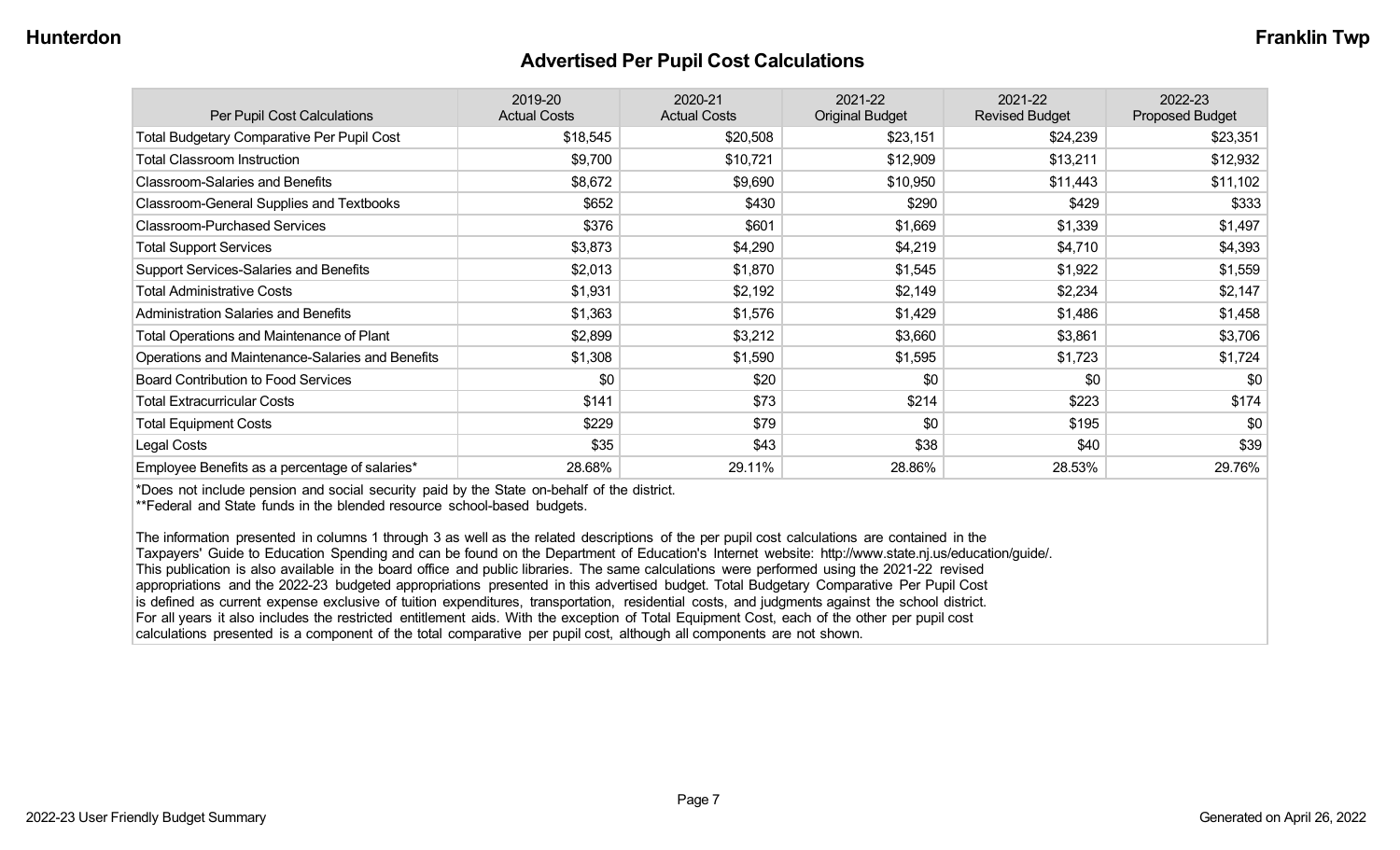### **Shared Services**

| <b>Shared Service Category Type</b>            | <b>Shared Service Category Description</b>                      | Amount<br>Saved<br>(Optional) |
|------------------------------------------------|-----------------------------------------------------------------|-------------------------------|
| <b>Business Services</b>                       | Business Administrator (Union Township)                         | 0                             |
| <b>Insurance Coverages and Benefits</b>        | School Health Insurance Fund                                    | $\mathbf 0$                   |
| Municipal/Public Works                         | Snow removal / Grounds (Township of Franklin)                   | 0                             |
| Professional Staff Development                 | PD Academy (Union Township)                                     | 0                             |
|                                                | Purchasing Cooperative (ESCNJ)                                  | $\mathbf 0$                   |
| Purchasing                                     | Purchasing Cooperative (HCESC)                                  | $\mathbf 0$                   |
|                                                | Purchasing Cooperative (Ed-Data)                                | $\mathbf 0$                   |
|                                                | Supervisor of Special Services (Union Township)                 | $\mathbf 0$                   |
|                                                | LDTC (Union Township)                                           | $\mathbf 0$                   |
|                                                | Psychologist (Union Township)                                   | $\mathbf 0$                   |
| <b>Special Education Services</b>              | Social Worker (Union Township)                                  | $\mathbf 0$                   |
|                                                | Case Manager (Union Township)                                   | $\mathbf 0$                   |
|                                                | Extended School Year (Union Township)                           | $\mathbf 0$                   |
| Superintendent and Assistant Sup.              | Superintendent (Union Township)                                 | $\mathbf 0$                   |
|                                                | Pupil Transportation / Special Education (Hunterdon County ESC) | 0                             |
| <b>Transportation Services, including Fuel</b> | Fuel/Bus Inspection and Repair (Delaware Valley Regional HS)    | $\mathbf 0$                   |
|                                                | Bus Routing (Delaware Valley Regional HS)                       | 0                             |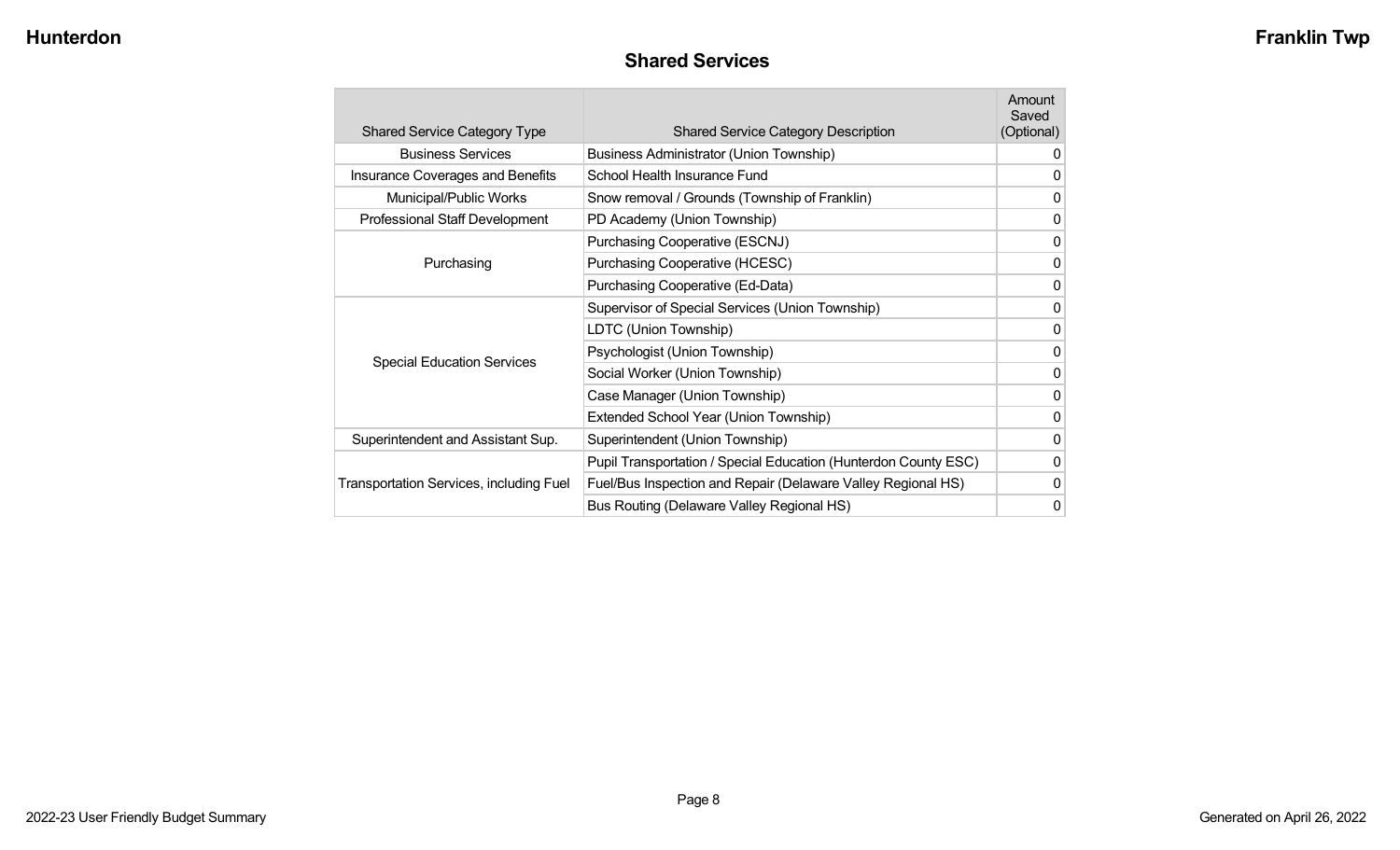#### **Estimated Tax Rates**

| Municipality | Category                                                                                                           | Amount      |
|--------------|--------------------------------------------------------------------------------------------------------------------|-------------|
|              | (A) General Fund School Levy                                                                                       | 6,217,871   |
|              | (D) Total School Levy                                                                                              | 6,864,671   |
|              | (B) Estimated Net Taxable Valuation (as of 10/01/21)                                                               | 544,063,900 |
|              | (H) Estimated Equalized Valuation (as of 10/01/21)                                                                 | 554,574,140 |
| Franklin Twp | (C) Estimated 2022-23 General Fund School Tax Rate, Without Repayment of Debt or Adjustments=100x(A)/(B)           | 1.1429      |
|              | (F) Estimated 2022-23 Total School Tax Rate, With Repayment of Debt and Adjustments=100x(D)/(B)                    | 1.2617      |
|              | (I) Estimated 2022-23 Equalized General Fund School Tax Rate, Without Repayment of Debt or Adjustments=100x(A)/(H) | 1.1212      |
|              | (L) Estimated 2022-23 Equalized Total School Tax Rate, With Repayment of Debt and Adjustments=100x(D)/(H)          | 1.2378      |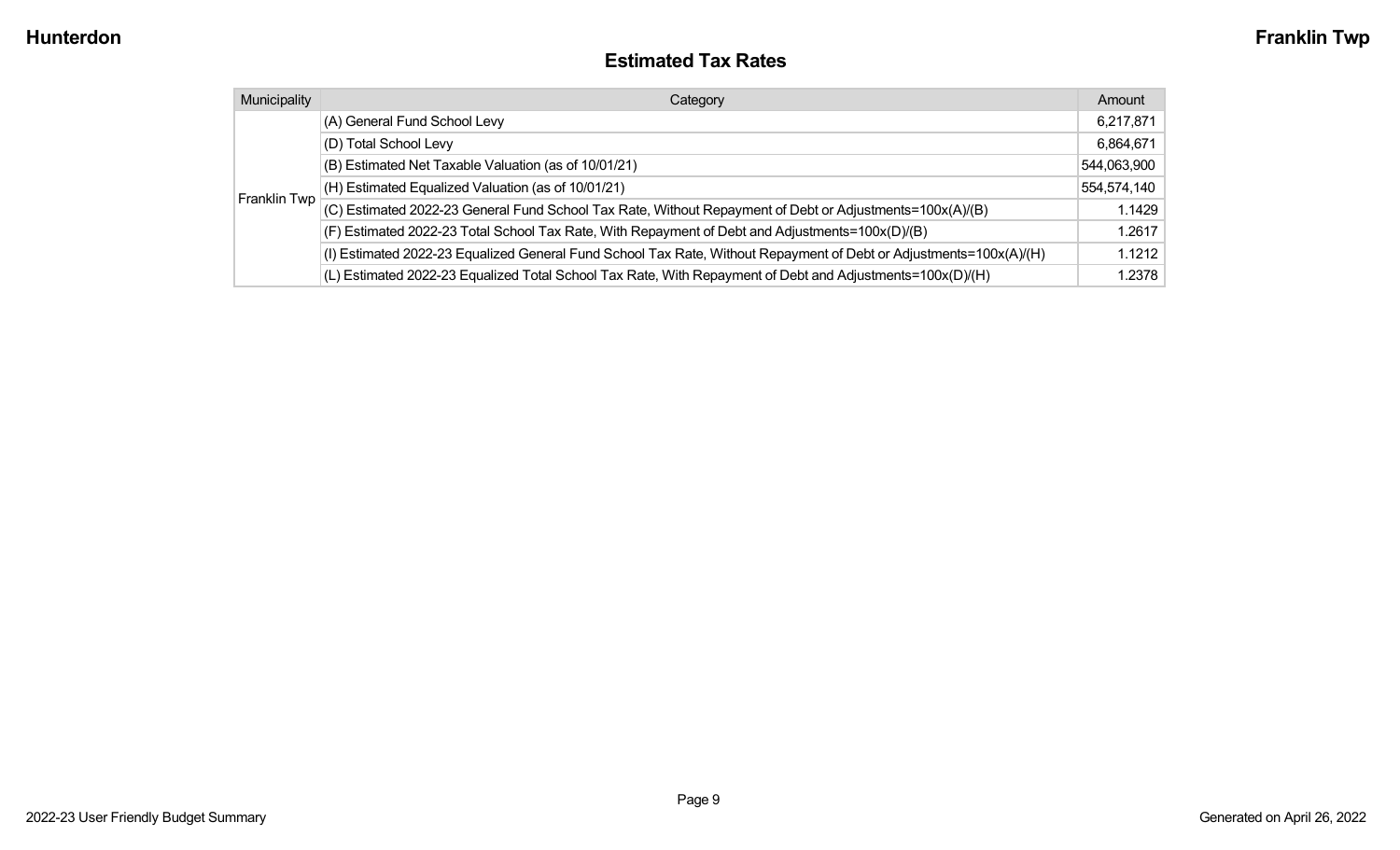| Name                    | Category                                                                                  | Measure                    |
|-------------------------|-------------------------------------------------------------------------------------------|----------------------------|
|                         | Job Title                                                                                 | Principal                  |
|                         | Job Title II                                                                              | Coordinator/Director       |
|                         | <b>Base Annual Salary Amount</b>                                                          | \$106,091                  |
|                         | Full-Time Equivalent (FTE)                                                                | 1.0                        |
|                         | Shared with Another District?                                                             | N                          |
|                         | <b>Shared County</b>                                                                      | None Reported              |
|                         | <b>Shared District</b>                                                                    | None Reported              |
|                         | Job Title Other District                                                                  | None Reported              |
|                         | Member of Collective Bargaining Unit (CBU)?                                               | N                          |
|                         | <b>Beginning Date of Contract</b>                                                         | 07/01/21                   |
|                         | <b>End Date of Contract</b>                                                               | 06/30/22                   |
|                         | Contracted Number of Annual Work Days                                                     | 260                        |
|                         | Contracted Number of Annual Vacation Days                                                 | 20                         |
|                         | <b>Contracted Number of Annual Sick Days</b>                                              | 12                         |
| <b>Lindsay Gooditis</b> | Contracted Number of Annual Personal Days                                                 | $\mathfrak{S}$             |
|                         | <b>Contracted Number of Annual Consulting Days</b>                                        | $\pmb{0}$                  |
|                         | Number of Other Contracted Non-Working Days                                               | $\overline{0}$             |
|                         | Description of Other Contracted Non-Working Days                                          | None Reported              |
|                         | <b>Total Allowances Amount</b>                                                            | \$7,155                    |
|                         | <b>Total Bonuses Amount</b>                                                               | \$0                        |
|                         | <b>Total Stipends Amount</b>                                                              | \$0                        |
|                         | District Contributions Above Teacher Contract for Insurance (Health, Dental, Life, Other) | \$415                      |
|                         | District Contributions Above Teacher Contract for Retirement Plans                        | \$0                        |
|                         | Total Contractual Post-Employment Benefit Amount                                          | \$15,000                   |
|                         | Contractual Post-Employment Benefit Description of Payout of Sick days                    | As per employment contract |
|                         | Contractual Post-Employment Benefit Description of Payout of Vacation days                | As per employment contract |
|                         | Contractual Post-Employment Benefit Description of Payout of Personal days                | As per employment contract |
|                         | Contractual Post-Employment Benefit Description of Other Benefits 1                       | None Reported              |
|                         | Contractual Post-Employment Benefit Description of Other Benefits 2                       | None Reported              |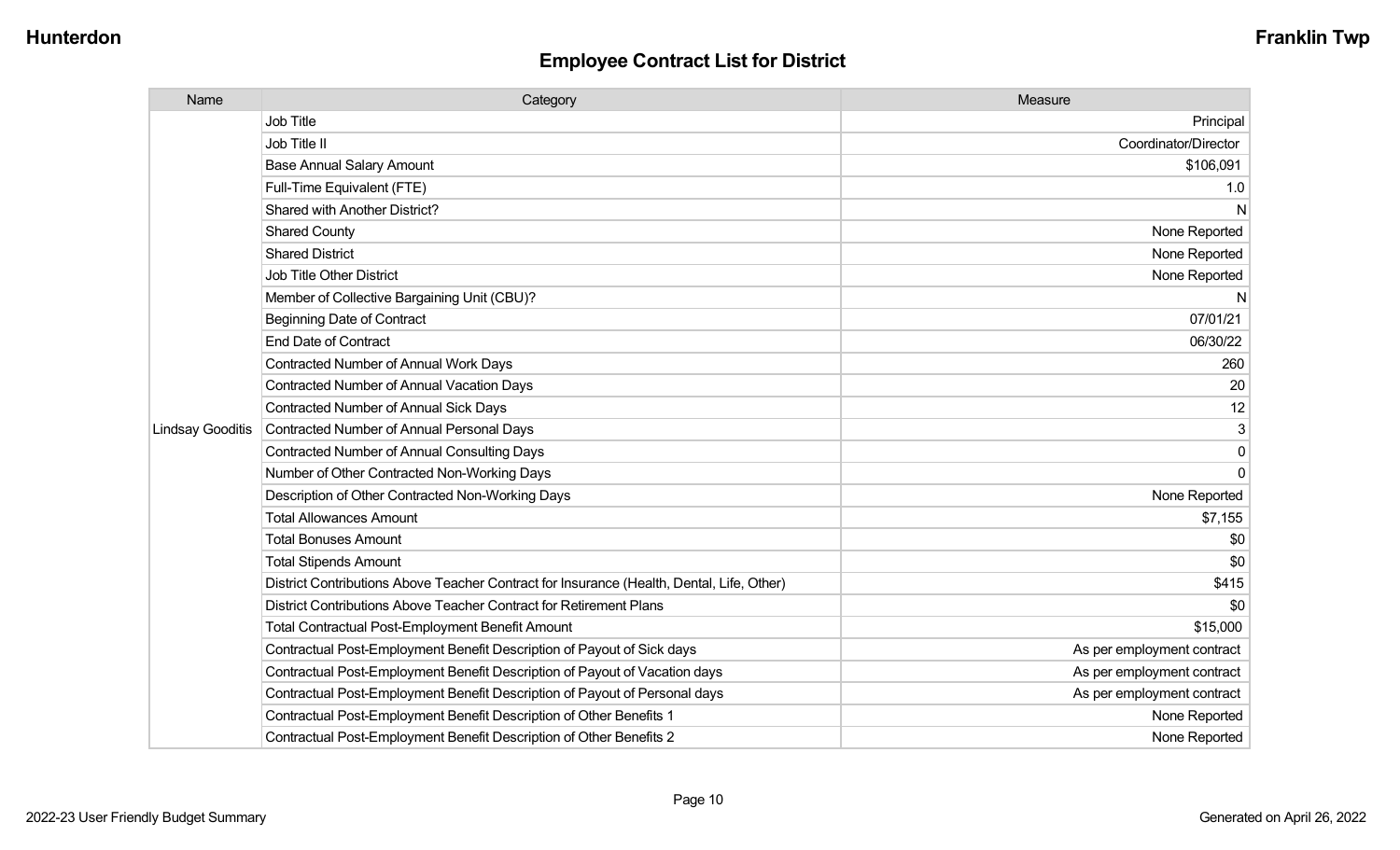| Name                    | Category                                                                                 | Measure                                                           |
|-------------------------|------------------------------------------------------------------------------------------|-------------------------------------------------------------------|
|                         | Contractual Post-Employment Benefit Description of Other Benefits 3                      | None Reported                                                     |
|                         | Total Other/In-Kind Remuneration Amount                                                  | \$0                                                               |
|                         | Description of Other/In-Kind Remuneration Annual Option to Buyback Sick Time in Cash     | None Reported                                                     |
|                         | Description of Other/In-Kind Remuneration Annual Option to Buyback Vacation Time in Cash | None Reported                                                     |
|                         | Description of Other/In-Kind Remuneration Annual Option to Buyback Personal Time in Cash | None Reported                                                     |
| <b>Lindsay Gooditis</b> | Description of Other/In-Kind Remuneration Annual Option to Other Remuneration 1          | None Reported                                                     |
|                         | Description of Other/In-Kind Remuneration Annual Option to Other Remuneration 2          | None Reported                                                     |
|                         | Description of Other/In-Kind Remuneration Annual Option to Other Remuneration 3          | None Reported                                                     |
|                         | <b>Additional Comment 1</b>                                                              | Sick & Vacation day payout only upon retirement from the district |
|                         | <b>Additional Comment 2</b>                                                              | None Reported                                                     |
|                         | <b>Additional Comment 3</b>                                                              | None Reported                                                     |
|                         | <b>Job Title</b>                                                                         | <b>Business Administrator</b>                                     |
|                         | Job Title II                                                                             | <b>Board Secretary</b>                                            |
|                         | <b>Base Annual Salary Amount</b>                                                         | \$135,000                                                         |
|                         | Full-Time Equivalent (FTE)                                                               | 1.0                                                               |
|                         | Shared with Another District?                                                            |                                                                   |
|                         | <b>Shared County</b>                                                                     | 19                                                                |
|                         | <b>Shared District</b>                                                                   | 5270                                                              |
|                         | <b>Job Title Other District</b>                                                          | <b>Business Administrator</b>                                     |
|                         | Member of Collective Bargaining Unit (CBU)?                                              |                                                                   |
| Lori Tirone             | <b>Beginning Date of Contract</b>                                                        | 07/01/21                                                          |
|                         | <b>End Date of Contract</b>                                                              | 06/30/22                                                          |
|                         | Contracted Number of Annual Work Days                                                    | 260                                                               |
|                         | <b>Contracted Number of Annual Vacation Days</b>                                         | 20                                                                |
|                         | <b>Contracted Number of Annual Sick Days</b>                                             | 12                                                                |
|                         | Contracted Number of Annual Personal Days                                                | 3                                                                 |
|                         | <b>Contracted Number of Annual Consulting Days</b>                                       | $\mathbf 0$                                                       |
|                         | Number of Other Contracted Non-Working Days                                              | $\Omega$                                                          |
|                         | Description of Other Contracted Non-Working Days                                         | None Reported                                                     |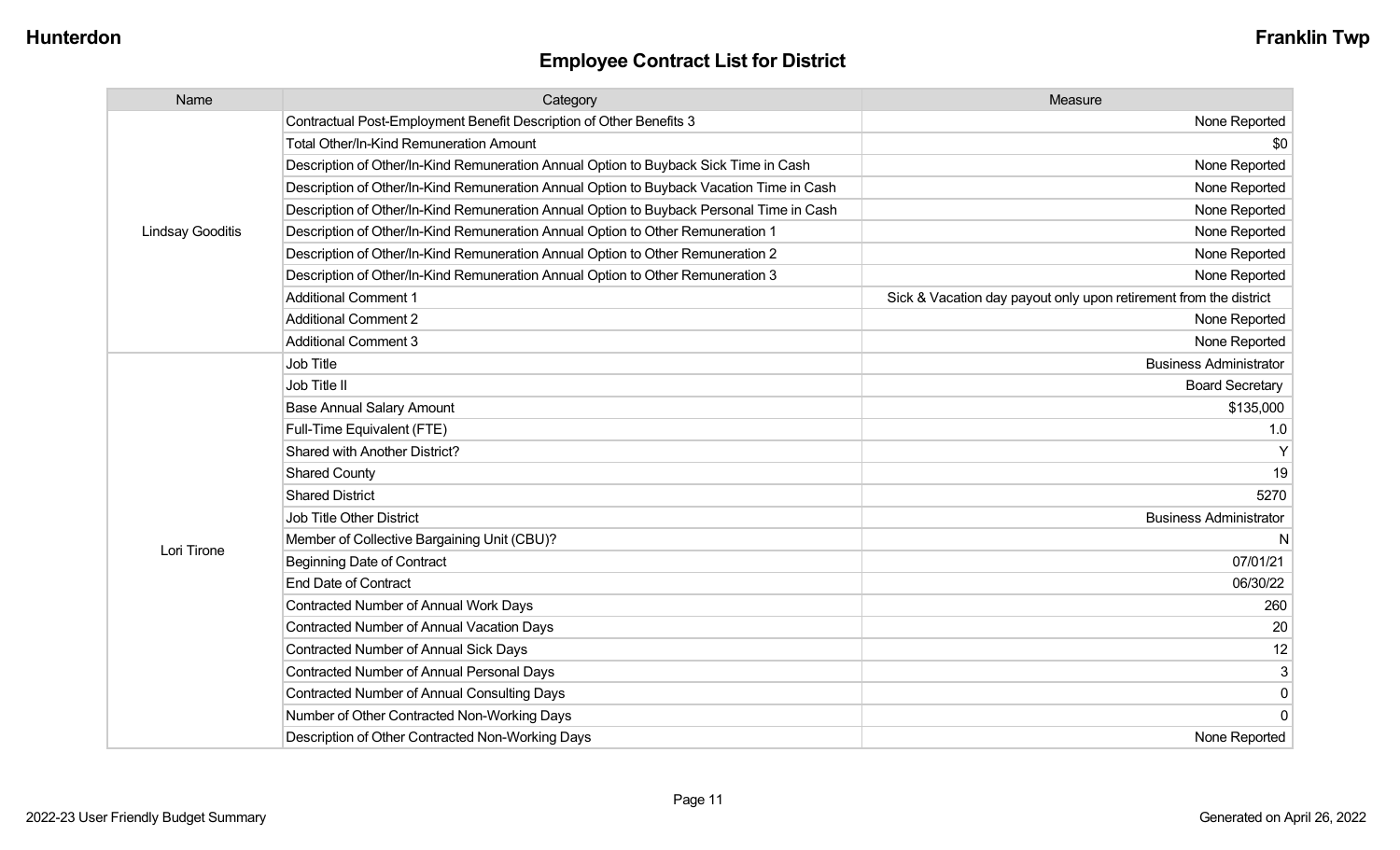| Name                            | Category                                                                                  | Measure                                                               |
|---------------------------------|-------------------------------------------------------------------------------------------|-----------------------------------------------------------------------|
|                                 | <b>Total Allowances Amount</b>                                                            | \$2,000                                                               |
|                                 | <b>Total Bonuses Amount</b>                                                               | \$0                                                                   |
|                                 | <b>Total Stipends Amount</b>                                                              | \$0                                                                   |
|                                 | District Contributions Above Teacher Contract for Insurance (Health, Dental, Life, Other) | \$440                                                                 |
|                                 | District Contributions Above Teacher Contract for Retirement Plans                        | \$0                                                                   |
|                                 | Total Contractual Post-Employment Benefit Amount                                          | \$15,000                                                              |
|                                 | Contractual Post-Employment Benefit Description of Payout of Sick days                    | As per employment contract                                            |
|                                 | Contractual Post-Employment Benefit Description of Payout of Vacation days                | As per employment contract                                            |
|                                 | Contractual Post-Employment Benefit Description of Payout of Personal days                | Convert to sick days / As per employment contract                     |
|                                 | Contractual Post-Employment Benefit Description of Other Benefits 1                       | None Reported                                                         |
| Lori Tirone                     | Contractual Post-Employment Benefit Description of Other Benefits 2                       | None Reported                                                         |
|                                 | Contractual Post-Employment Benefit Description of Other Benefits 3                       | None Reported                                                         |
|                                 | <b>Total Other/In-Kind Remuneration Amount</b>                                            | \$0                                                                   |
|                                 | Description of Other/In-Kind Remuneration Annual Option to Buyback Sick Time in Cash      | None Reported                                                         |
|                                 | Description of Other/In-Kind Remuneration Annual Option to Buyback Vacation Time in Cash  | None Reported                                                         |
|                                 | Description of Other/In-Kind Remuneration Annual Option to Buyback Personal Time in Cash  | None Reported                                                         |
|                                 | Description of Other/In-Kind Remuneration Annual Option to Other Remuneration 1           | None Reported                                                         |
|                                 | Description of Other/In-Kind Remuneration Annual Option to Other Remuneration 2           | None Reported                                                         |
|                                 | Description of Other/In-Kind Remuneration Annual Option to Other Remuneration 3           | None Reported                                                         |
|                                 | <b>Additional Comment 1</b>                                                               | Payout of sick & vacation days only upon retirement from the district |
|                                 | <b>Additional Comment 2</b>                                                               | None Reported                                                         |
|                                 | <b>Additional Comment 3</b>                                                               | None Reported                                                         |
|                                 | Job Title                                                                                 | Superintendent                                                        |
|                                 | Job Title                                                                                 | Coordinator/Director/Manager/Supervisor                               |
|                                 | Job Title                                                                                 | Coordinator/Director/Manager/Supervisor                               |
| <b>Shared Service Agreement</b> | Job Title II                                                                              | None Reported                                                         |
|                                 | Job Title II                                                                              | <b>Supervisor Special Svcs</b>                                        |
|                                 | Job Title II                                                                              | Supervisor of Curriculum                                              |
|                                 | <b>Base Annual Salary Amount</b>                                                          | \$0                                                                   |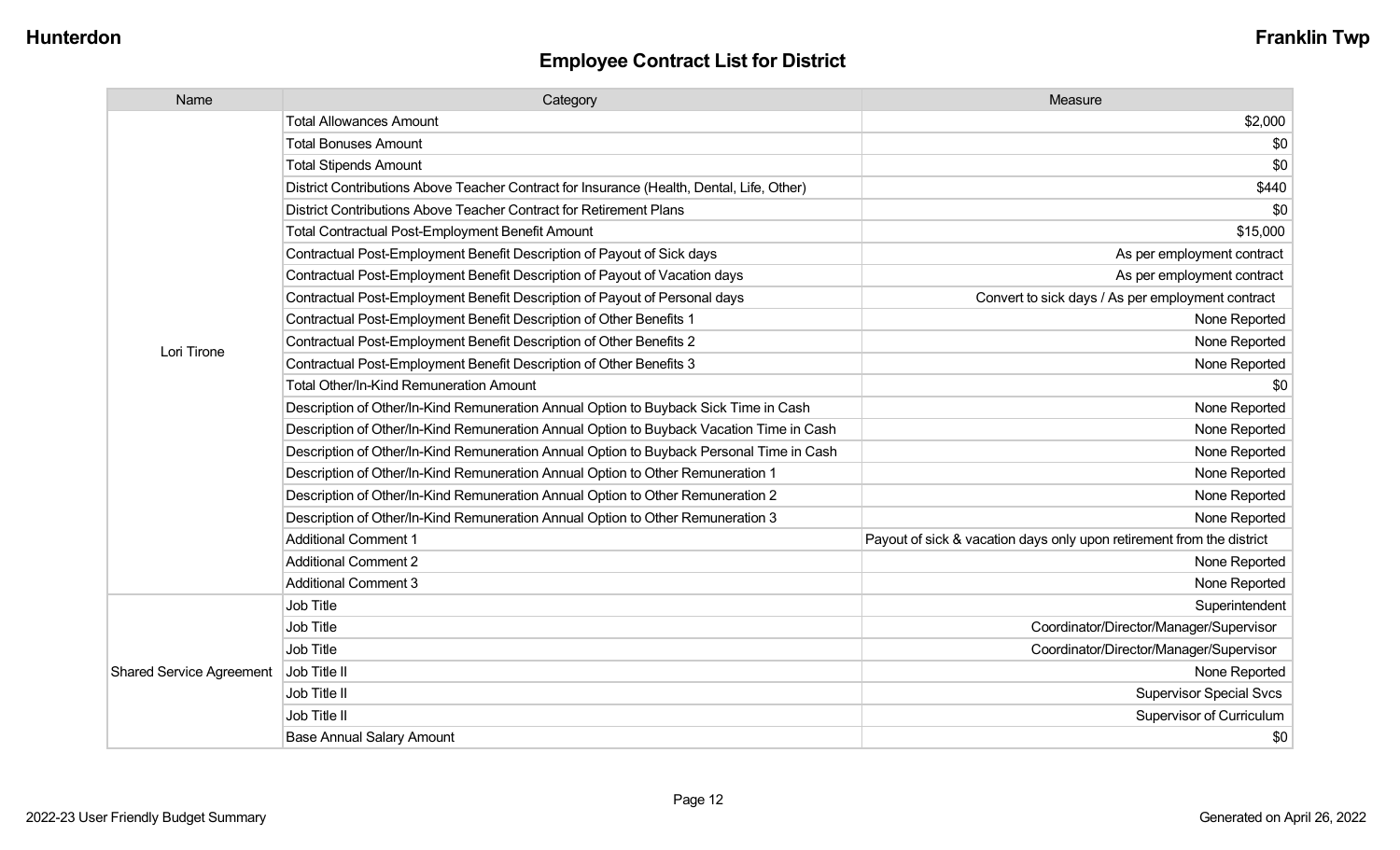| Name                            | Category                                    | Measure                  |
|---------------------------------|---------------------------------------------|--------------------------|
|                                 | <b>Base Annual Salary Amount</b>            | \$0                      |
|                                 | <b>Base Annual Salary Amount</b>            | \$0                      |
|                                 | Full-Time Equivalent (FTE)                  | 0.5                      |
|                                 | Full-Time Equivalent (FTE)                  | 0.5                      |
|                                 | Full-Time Equivalent (FTE)                  | 0.5                      |
|                                 | Shared with Another District?               | Υ                        |
|                                 | Shared with Another District?               | Υ                        |
|                                 | Shared with Another District?               | Υ                        |
|                                 | <b>Shared County</b>                        | 19                       |
|                                 | <b>Shared County</b>                        | 19                       |
|                                 | <b>Shared County</b>                        | 19                       |
|                                 | <b>Shared District</b>                      | 5270                     |
|                                 | <b>Shared District</b>                      | 5270                     |
|                                 | <b>Shared District</b>                      | 5270                     |
| <b>Shared Service Agreement</b> | Job Title Other District                    | Superintendent           |
|                                 | <b>Job Title Other District</b>             | Supv of Special Services |
|                                 | Job Title Other District                    | Supervisor of Curriculum |
|                                 | Member of Collective Bargaining Unit (CBU)? | N                        |
|                                 | Member of Collective Bargaining Unit (CBU)? | N                        |
|                                 | Member of Collective Bargaining Unit (CBU)? | N                        |
|                                 | <b>Beginning Date of Contract</b>           | 07/01/21                 |
|                                 | <b>Beginning Date of Contract</b>           | 07/01/21                 |
|                                 | <b>Beginning Date of Contract</b>           | 07/01/21                 |
|                                 | <b>End Date of Contract</b>                 | 06/30/22                 |
|                                 | <b>End Date of Contract</b>                 | 06/30/22                 |
|                                 | <b>End Date of Contract</b>                 | 06/30/22                 |
|                                 | Contracted Number of Annual Work Days       | 130                      |
|                                 | Contracted Number of Annual Work Days       | 130                      |
|                                 | Contracted Number of Annual Work Days       | 130                      |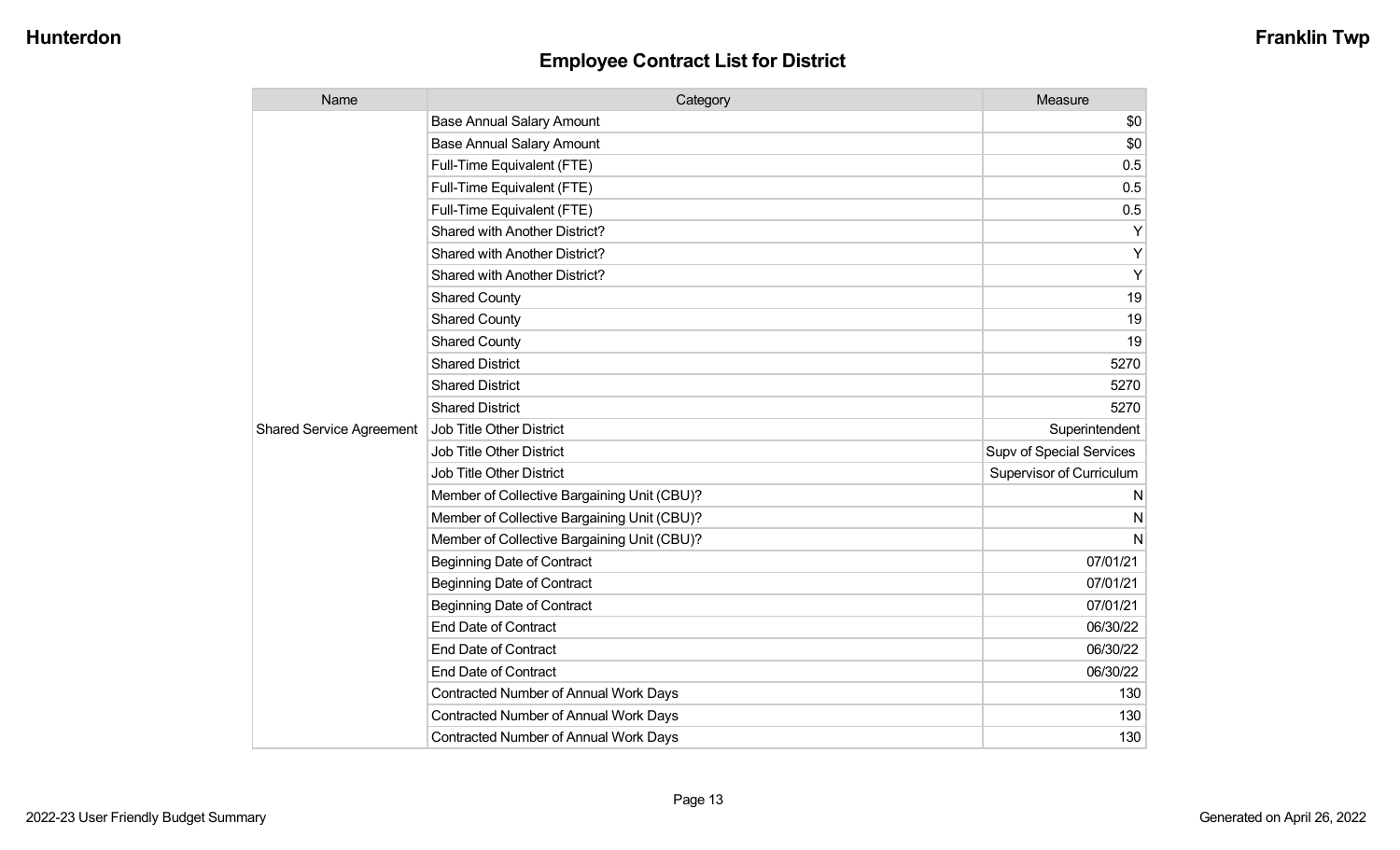| Name                            | Category                                                                                  | Measure       |
|---------------------------------|-------------------------------------------------------------------------------------------|---------------|
|                                 | Contracted Number of Annual Vacation Days                                                 | 0             |
|                                 | <b>Contracted Number of Annual Vacation Days</b>                                          | 0             |
|                                 | <b>Contracted Number of Annual Vacation Days</b>                                          | 0             |
|                                 | <b>Contracted Number of Annual Sick Days</b>                                              | $\Omega$      |
|                                 | <b>Contracted Number of Annual Sick Days</b>                                              | 0             |
|                                 | <b>Contracted Number of Annual Sick Days</b>                                              | 0             |
|                                 | <b>Contracted Number of Annual Personal Days</b>                                          | 0             |
|                                 | <b>Contracted Number of Annual Personal Days</b>                                          | 0             |
|                                 | <b>Contracted Number of Annual Personal Days</b>                                          | 0             |
|                                 | <b>Contracted Number of Annual Consulting Days</b>                                        | $\mathbf{0}$  |
|                                 | <b>Contracted Number of Annual Consulting Days</b>                                        | 0             |
|                                 | <b>Contracted Number of Annual Consulting Days</b>                                        | 0             |
|                                 | Number of Other Contracted Non-Working Days                                               | 0             |
|                                 | Number of Other Contracted Non-Working Days                                               | $\mathbf{0}$  |
| <b>Shared Service Agreement</b> | Number of Other Contracted Non-Working Days                                               | $\Omega$      |
|                                 | Description of Other Contracted Non-Working Days                                          | None Reported |
|                                 | Description of Other Contracted Non-Working Days                                          | None Reported |
|                                 | Description of Other Contracted Non-Working Days                                          | None Reported |
|                                 | <b>Total Allowances Amount</b>                                                            | \$0           |
|                                 | <b>Total Allowances Amount</b>                                                            | \$0           |
|                                 | <b>Total Allowances Amount</b>                                                            | \$0           |
|                                 | <b>Total Bonuses Amount</b>                                                               | \$0           |
|                                 | <b>Total Bonuses Amount</b>                                                               | \$0           |
|                                 | <b>Total Bonuses Amount</b>                                                               | \$0           |
|                                 | <b>Total Stipends Amount</b>                                                              | \$0           |
|                                 | <b>Total Stipends Amount</b>                                                              | \$0           |
|                                 | <b>Total Stipends Amount</b>                                                              | \$0           |
|                                 | District Contributions Above Teacher Contract for Insurance (Health, Dental, Life, Other) | \$0           |
|                                 | District Contributions Above Teacher Contract for Insurance (Health, Dental, Life, Other) | \$0           |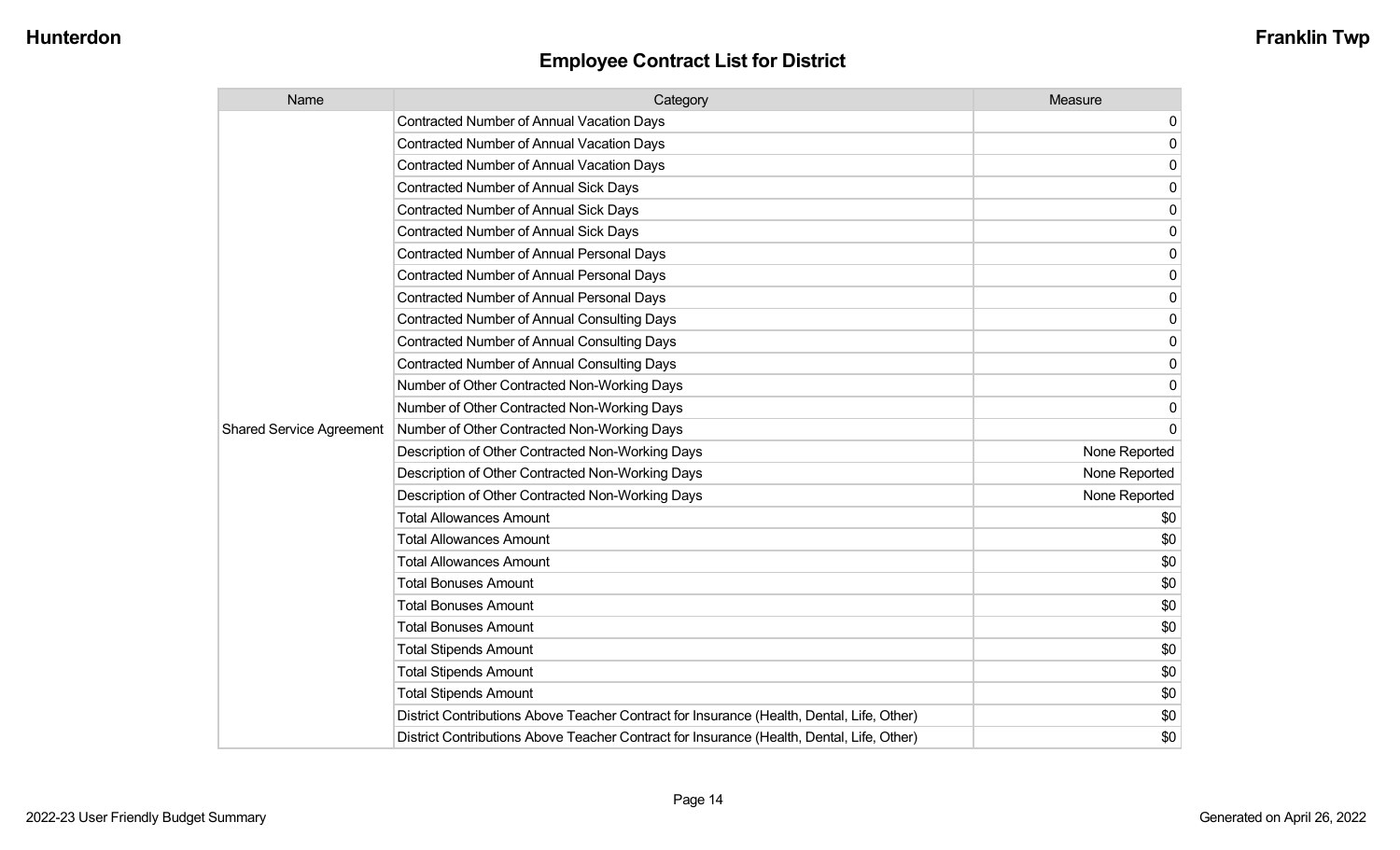| Name                            | Category                                                                                  | Measure                       |
|---------------------------------|-------------------------------------------------------------------------------------------|-------------------------------|
|                                 | District Contributions Above Teacher Contract for Insurance (Health, Dental, Life, Other) | \$0                           |
|                                 | District Contributions Above Teacher Contract for Retirement Plans                        | \$0                           |
|                                 | District Contributions Above Teacher Contract for Retirement Plans                        | \$0                           |
|                                 | District Contributions Above Teacher Contract for Retirement Plans                        | \$0                           |
|                                 | <b>Total Contractual Post-Employment Benefit Amount</b>                                   | \$0                           |
|                                 | <b>Total Contractual Post-Employment Benefit Amount</b>                                   | \$0                           |
|                                 | <b>Total Contractual Post-Employment Benefit Amount</b>                                   | \$0                           |
|                                 | Contractual Post-Employment Benefit Description of Payout of Sick days                    | N/A Shared Service Agreement  |
|                                 | Contractual Post-Employment Benefit Description of Payout of Sick days                    | N/A Shared Services Agreement |
|                                 | Contractual Post-Employment Benefit Description of Payout of Sick days                    | N/A Shared Services Agreement |
|                                 | Contractual Post-Employment Benefit Description of Payout of Vacation days                | N/A Shared Service Agreement  |
|                                 | Contractual Post-Employment Benefit Description of Payout of Vacation days                | N/A Shared Services Agreement |
|                                 | Contractual Post-Employment Benefit Description of Payout of Vacation days                | N/A Shared Services Agreement |
|                                 | Contractual Post-Employment Benefit Description of Payout of Personal days                | N/A Shared Service Agreement  |
| <b>Shared Service Agreement</b> | Contractual Post-Employment Benefit Description of Payout of Personal days                | N/A Shared Services Agreement |
|                                 | Contractual Post-Employment Benefit Description of Payout of Personal days                | N/A Shared Services Agreement |
|                                 | Contractual Post-Employment Benefit Description of Other Benefits 1                       | None Reported                 |
|                                 | Contractual Post-Employment Benefit Description of Other Benefits 1                       | None Reported                 |
|                                 | Contractual Post-Employment Benefit Description of Other Benefits 1                       | None Reported                 |
|                                 | Contractual Post-Employment Benefit Description of Other Benefits 2                       | None Reported                 |
|                                 | Contractual Post-Employment Benefit Description of Other Benefits 2                       | None Reported                 |
|                                 | Contractual Post-Employment Benefit Description of Other Benefits 2                       | None Reported                 |
|                                 | Contractual Post-Employment Benefit Description of Other Benefits 3                       | None Reported                 |
|                                 | Contractual Post-Employment Benefit Description of Other Benefits 3                       | None Reported                 |
|                                 | Contractual Post-Employment Benefit Description of Other Benefits 3                       | None Reported                 |
|                                 | <b>Total Other/In-Kind Remuneration Amount</b>                                            | \$0                           |
|                                 | <b>Total Other/In-Kind Remuneration Amount</b>                                            | \$0                           |
|                                 | <b>Total Other/In-Kind Remuneration Amount</b>                                            | \$0                           |
|                                 | Description of Other/In-Kind Remuneration Annual Option to Buyback Sick Time in Cash      | None Reported                 |